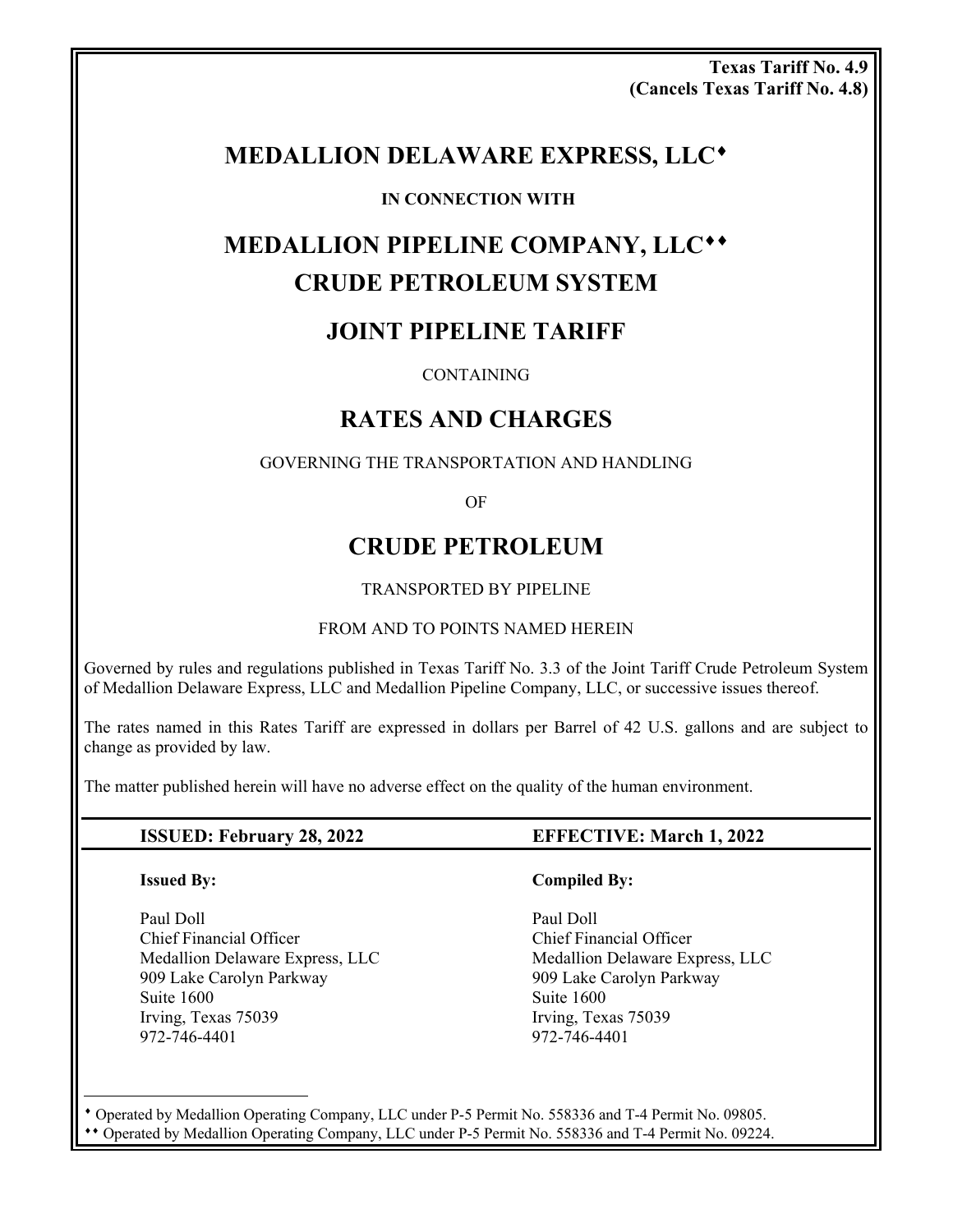Medallion Delaware Express, LLC Texas Tariff No. 4.9 Medallion Pipeline Company, LLC Page 2 of 4

## **RATES AND CHARGES**

The Origin Points for the Joint Tariff Service are the following points of Receipt on the Delaware Express system, all within the state of  $Texas<sup>1</sup>$ 

- Various field origin points to attach Crude Petroleum production within Pecos County, Reeves County, and Ward County; and,
- The Independence Station in Pecos County.
- The Eagle Eye Station in Ward County.

 $\overline{a}$ 

The Destination Points for the Joint Tariff Service are the following points of Delivery on Medallion Pipeline's system, all within the state of Texas:

- On the Crane Extension: the Crane Hub<sup>2</sup> in Crane County;
- On the Howard Lateral: the interconnection with Alon USA Big Spring Refinery in Howard County;
- On the Midland Lateral: the Midland Hub<sup>3</sup> in Midland County; and,
- On the Wolfcamp Connector Mainline: the Colorado City Hub in Scurry County.<sup>4</sup>

<sup>2</sup> The Crane Hub is currently limited to the interconnection with EPIC Crude Pipeline, LP, Gray Oak Pipeline, LLC, Magellan Pipeline Company, L.P. (commonly referred to as the Longhorn Pipeline), Plains All American Pipeline L.P.'s terminal which provides direct access to its Cactus Pipeline, and Medallion Delaware Express, LLC. Medallion Pipeline is willing to consider, pursuant to the terms of its TSAs, additional interconnections available for the Joint Tariff Service at the Crane Hub with other carriers and service providers, where operationally practicable, at mutually agreed upon terms and conditions; provided, however, that Carrier reserves the right to file for and charge an incremental fee for such additional interconnections. *See* Part III of this Rates Tariff. To the extent additional interconnections are constructed and placed in service, Carrier will make appropriate tariff filings with the RRC.

<sup>3</sup> The Midland Hub Destination Point is currently limited to the interconnections with the terminals of Enterprise Products Partners L.P., Oryx Delaware Oil Transport LLC, and Permian Express Terminal LLC. Medallion Pipeline is willing to consider, pursuant to the terms of its TSAs, additional interconnections available for the Joint Tariff Service at the Midland Hub with other carriers and service providers, where operationally practicable, at mutually agreed upon terms and conditions; provided, however, that Carrier reserves the right to file for and charge an incremental fee for such additional interconnections. *See* Part III of this Rates Tariff. To the extent additional interconnections are constructed and placed in service, Carrier will make appropriate tariff filings with the RRC.

4 The Colorado City Hub is currently limited to the interconnections with (i) BridgeTex Pipeline Company, LLC, (ii) the Sunoco Pipeline L.P. manifold that interconnects with West Texas Gulf Pipeline Company and Permian Express 2 Pipeline, and (iii) a separate connection with Sunoco Pipeline L.P., as more precisely described in the Connection Agreement between Carrier and Sunoco Pipeline L.P. Medallion Pipeline is willing to consider, pursuant to the terms of its TSAs, additional

<sup>&</sup>lt;sup>1</sup> Delaware Express is obligated to provide additional Origin Points, under specified conditions, pursuant to the terms of Acreage Dedication TSAs. In addition, Delaware Express is willing to provide additional Origin Points available for the Joint Tariff Service to attach Crude Petroleum production (including additional gathering pipelines) on its pipeline system, where operationally practicable, at mutually agreed upon locations; provided, however, that the requesting Shipper(s) is able to satisfy the terms and conditions of the Joint Tariff and executes a long-term TSA or other agreement that, in Delaware Express's sole judgment, sufficiently provides for the reimbursement of all costs associated with the construction and operation of such facilities (including income tax gross up). *See* Part III of this Rates Tariff. To the extent additional Origin Points are constructed and placed in service, Carrier will make appropriate tariff filings with the RRC.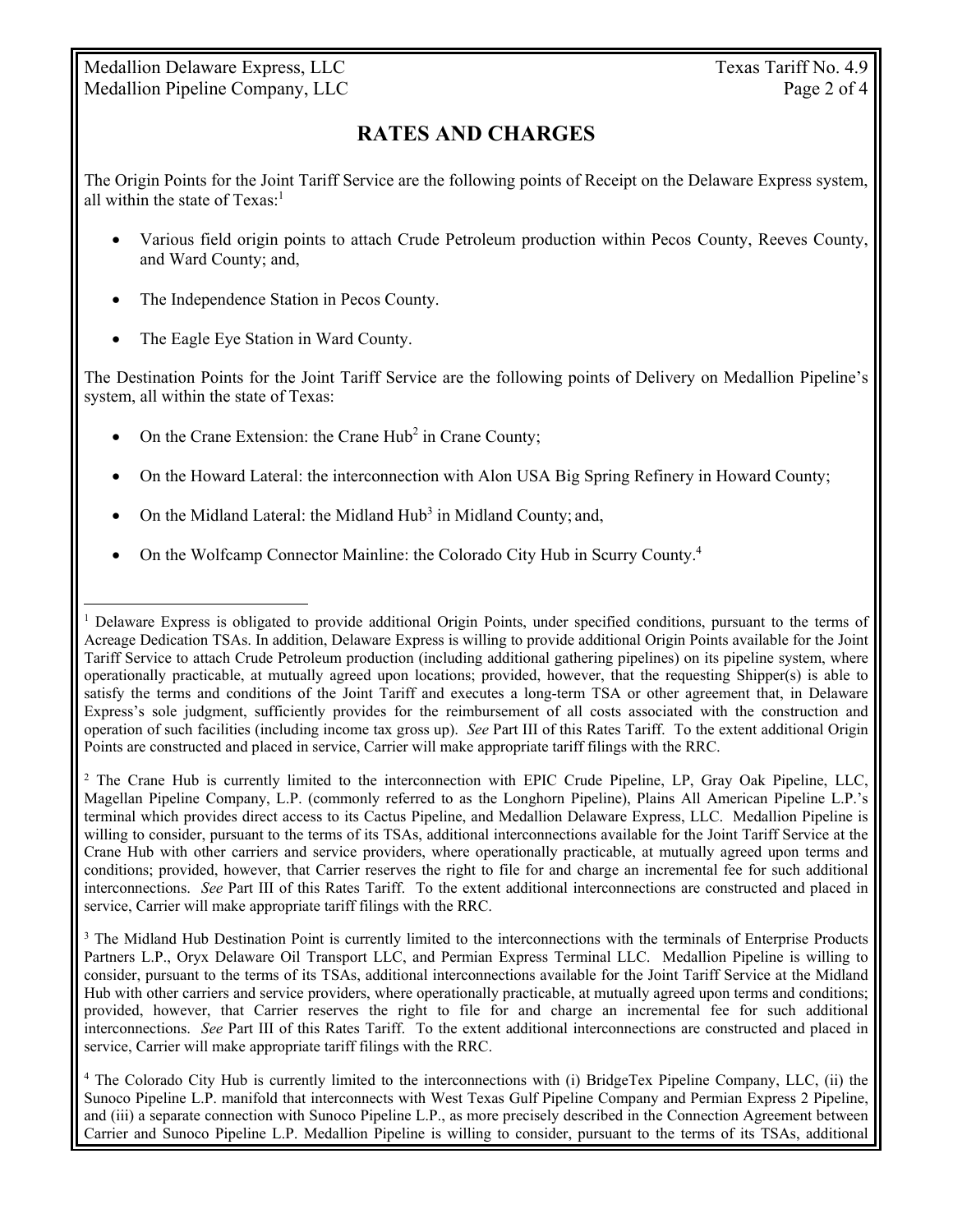Medallion Delaware Express, LLC Texas Tariff No. 4.9 Medallion Pipeline Company, LLC Page 3 of 4

| <b>Rates for Committed Shippers (Dollars Per Barrel)</b> |                   |                                 |                  |
|----------------------------------------------------------|-------------------|---------------------------------|------------------|
| From                                                     | T <sub>0</sub>    | <b>Volume Incentive</b><br>Rate | <b>Firm Rate</b> |
| All Joint Tariff Origin Points                           | Midland Hub       | [U] $$1.0500$                   | [U] $$1.4000$    |
| All Joint Tariff Origin Points                           | Alon Interconnect | [U] $$1.3000$                   | [U] $$1.8000$    |
| All Joint Tariff Origin Points                           | Colorado City Hub | $ U $ \$1.3000                  | $ U $ \$1.8000   |
| Joint Tariff Field<br>Production Origin Points           | Crane Hub         | [U] \$0.8000                    | [U] $$1.0000$    |
| Independence Station                                     | Crane Hub         | [U] $$0.6500$                   | [U] $$0.8500$    |
| Eagle Eye Station                                        | Crane Hub         | [U] $$0.6500$                   | [U] $$0.8500$    |

## **I. Base Committed Rates: Rates for Committed Shippers**<sup>5</sup>

The Base Committed Rates applicable to the Firm Rates above may be increased annually by the greater of 1% or the positive adjustment, if any, in the FERC Index; provided, however, such increase shall not exceed 3% annually.

 interconnections available for the Joint Tariff Service at the Colorado City Hub with other carriers, where operationally practicable, at mutually agreed upon terms and conditions; provided, however, that Carrier reserves the right to file for and charge an incremental transportation fee to recover the costs associated with the construction and operation of the facilities necessary to provide such additional interconnections. *See* Part III of this Rates Tariff. To the extent additional interconnections are constructed and placed in service, Carrier will make appropriate tariff filings with the RRC.

<sup>5</sup> Such Committed Rates are available only to those Shippers that executed a TSA for the Joint Tariff Service in accordance with the terms set forth in the Open Season Notice dated October 18, 2017 and/or the Open Season Notice dated April 12, 2019.